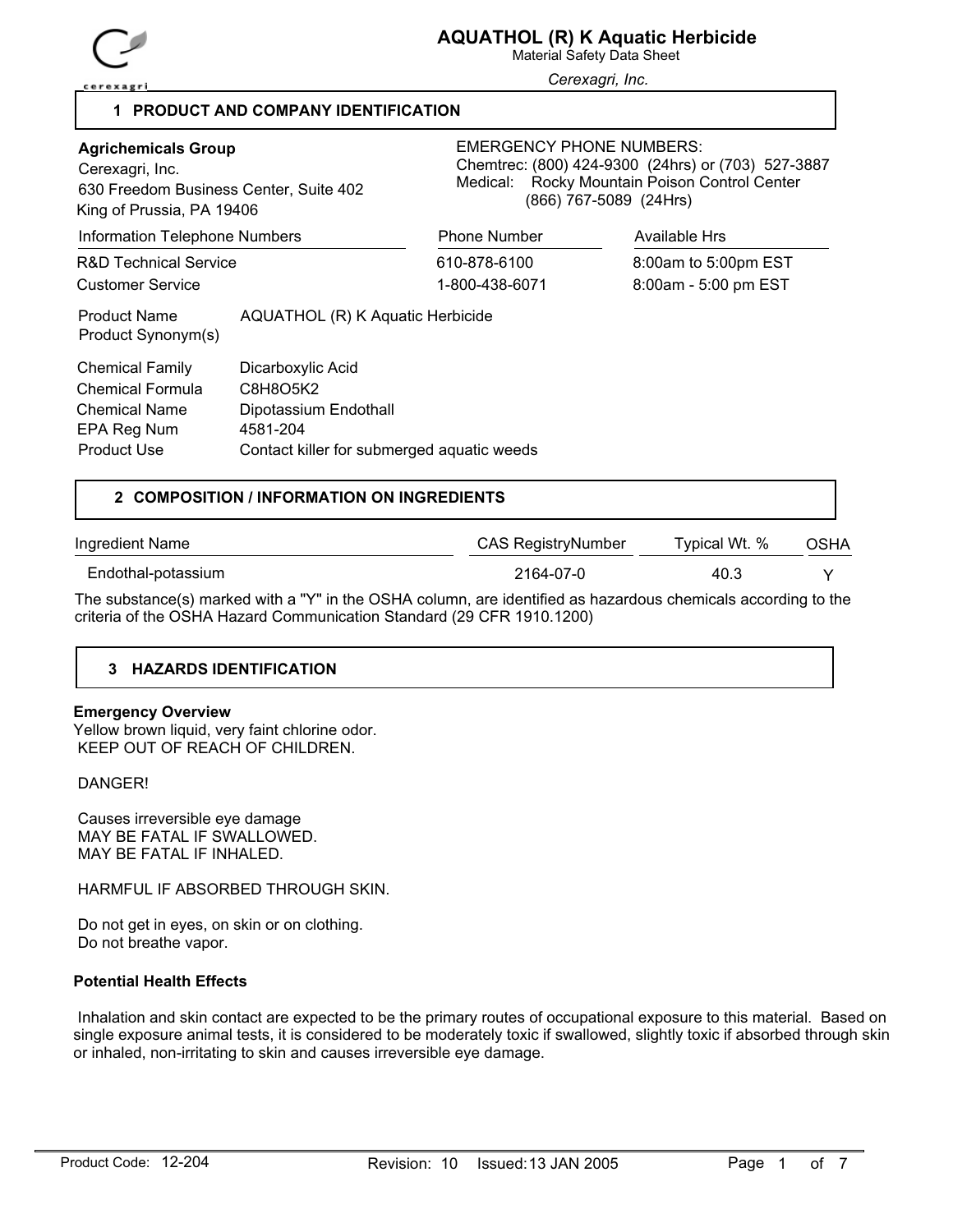

Material Safety Data Sheet

*Cerexagri, Inc.*

## **4 FIRST AID MEASURES**

IF IN EYES,

-Hold eye open and rinse slowly and gently with water for 15-20 minutes. Remove contact lenses, if present, after the first 5 minutes, then continue rinsing eye.

-Call a poison control center or doctor for treatment advice.

IF ON SKIN, immediately wash with cool/cold water. If irritation develops, immediately obtain medical attention.

IF SWALLOWED,

-Call a poison control center or doctor immediately for treatment advice.

-Have person sip a glass of water if able to swallow.

-Do not induce vomiting unless told to do so by a poison control center or doctor.

-Do not give anything by mouth to an unconscious person.

### IF INHALED,

-Move person to fresh air.

-If person is not breathing, call 911 or an ambulance, then give artificial respiration, preferably mouth-to-mouth if possible.

-Call a poison control center or doctor for further treatment advice.

NOTE TO PHYSICIANS, Measures against circulatory shock, respiratory depression, and convulsion may be needed.

| 5 FIRE FIGHTING MEASURES             |  |
|--------------------------------------|--|
| <b>Fire and Explosive Properties</b> |  |

| N/A |                           |
|-----|---------------------------|
| N/A | <b>Flash Point Method</b> |
| N/A |                           |
| N/A |                           |
|     |                           |

## **Extinguishing Media**

Use water spray, carbon dioxide, foam or dry chemical.

## **Fire Fighting Instructions**

 Fire fighters and others who may be exposed to products of combustion should wear full fire fighting turn out gear (full Bunker Gear) and self-contained breathing apparatus (pressure demand NIOSH approved or equivalent). Fire fighting equipment should be thoroughly decontaminated after use.

### **Fire and Explosion Hazards**

None known.

## **6 ACCIDENTAL RELEASE MEASURES**

## **In Case of Spill or Leak**

 Stop the leak, if possible. Shut off or remove all ignition sources. Ventilate the space involved. Avoid generation of vapors. Prevent waterway contamination. Construct a dike to prevent spreading. Use non-sparking equipment to clean up spill. Absorb, sweep up, place in appropriate containers for recovery or disposal.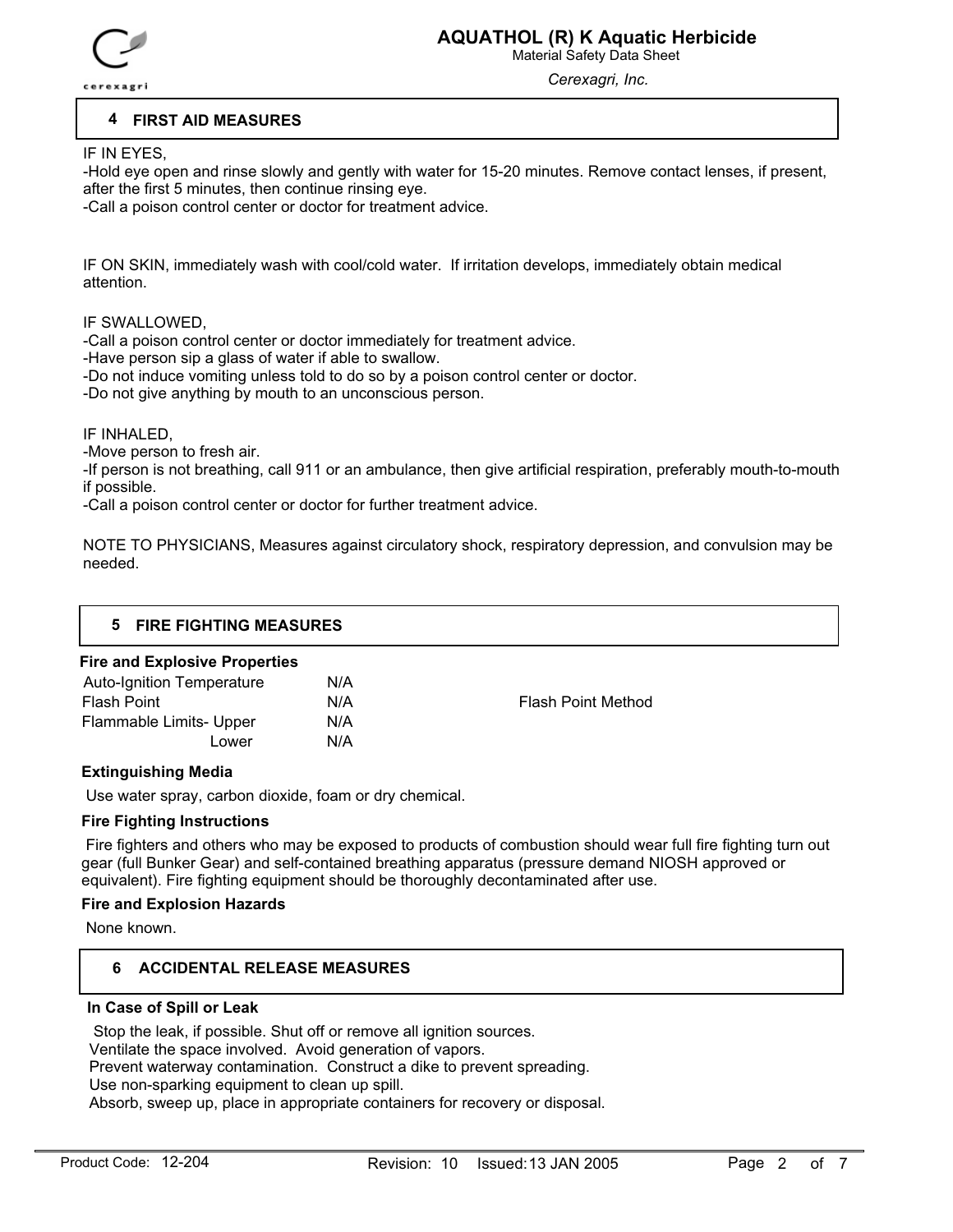

Material Safety Data Sheet

*Cerexagri, Inc.*

## **6 ACCIDENTAL RELEASE MEASURES**

Collect run-off water and transfer to drums or tanks for later disposal. After removal, clean area with soap and water, collect rinsate. Remove from spill location. Consult a regulatory specialist to determine appropriate state or local reporting requirements, for assistance in waste characterization and/or hazardous waste disposal and other requirements listed in pertinent environmental permits.

#### **7 HANDLING AND STORAGE**

### **Handling**

 Do not breathe vapor. Do not breathe mist. Wash thoroughly after handling. Keep container closed.

 Empty container may contain hazardous residues. KEEP OUT OF REACH OF CHILDREN.

Use only with adequate ventilation.

### **Storage**

Do not store in a manner where cross-contamination with pesticides, fertilizers, food or feed could occur.

#### **8 EXPOSURE CONTROLS / PERSONAL PROTECTION**

## **Engineering Controls**

 Investigate engineering techniques to reduce exposures. Provide ventilation if necessary to minimize exposure. Dilution ventilation is acceptable, but local mechanical exhaust ventilation preferred, if practical, at sources of air contamination such as open process equipment. Consult ACGIH ventilation manual or NFPA Standard 91 for design of exhaust systems.

### **Eye / Face Protection**

 Where there is potential for eye contact, wear chemical goggles and have eye flushing equipment immediately available.

## **Skin Protection**

 Minimize skin contamination by following good industrial hygiene practice. Wearing rubber gloves is recommended. Wash hands and contaminated skin thoroughly after handling.

## **Respiratory Protection**

 Where airborne exposure is likely, use NIOSH approved respiratory protection equipment appropriate to the material and/or its components. If exposures cannot be kept at a minimum with engineering controls, consult respirator manufacturer to determine appropriate type equipment for a given application. Observe respirator use limitations specified by NIOSH or the manufacturer. For emergency and other conditions where there may be a potential for significant exposure, use an approved full face positive-pressure, self-contained breathing apparatus or positive-pressure airline with auxiliary self-contained air supply. Respiratory protection programs must comply with 29 CFR § 1910.134.

## **Airborne Exposure Guidelines for Ingredients**

The components of this product have no established Airborne Exposure Guidelines

-Only those components with exposure limits are printed in this section.

<sup>-</sup>Skin contact limits designated with a "Y" above have skin contact effect. Air sampling alone is insufficient to accurately quantitate exposure. Measures to prevent significant cutaneous absorption may be required.

<sup>-</sup>ACGIH Sensitizer designator with a value of "Y" above means that exposure to this material may cause allergic reactions.

<sup>-</sup>WEEL-AIHA Sensitizer designator with a value of "Y" above means that exposure to this material may cause allergic skin reactions.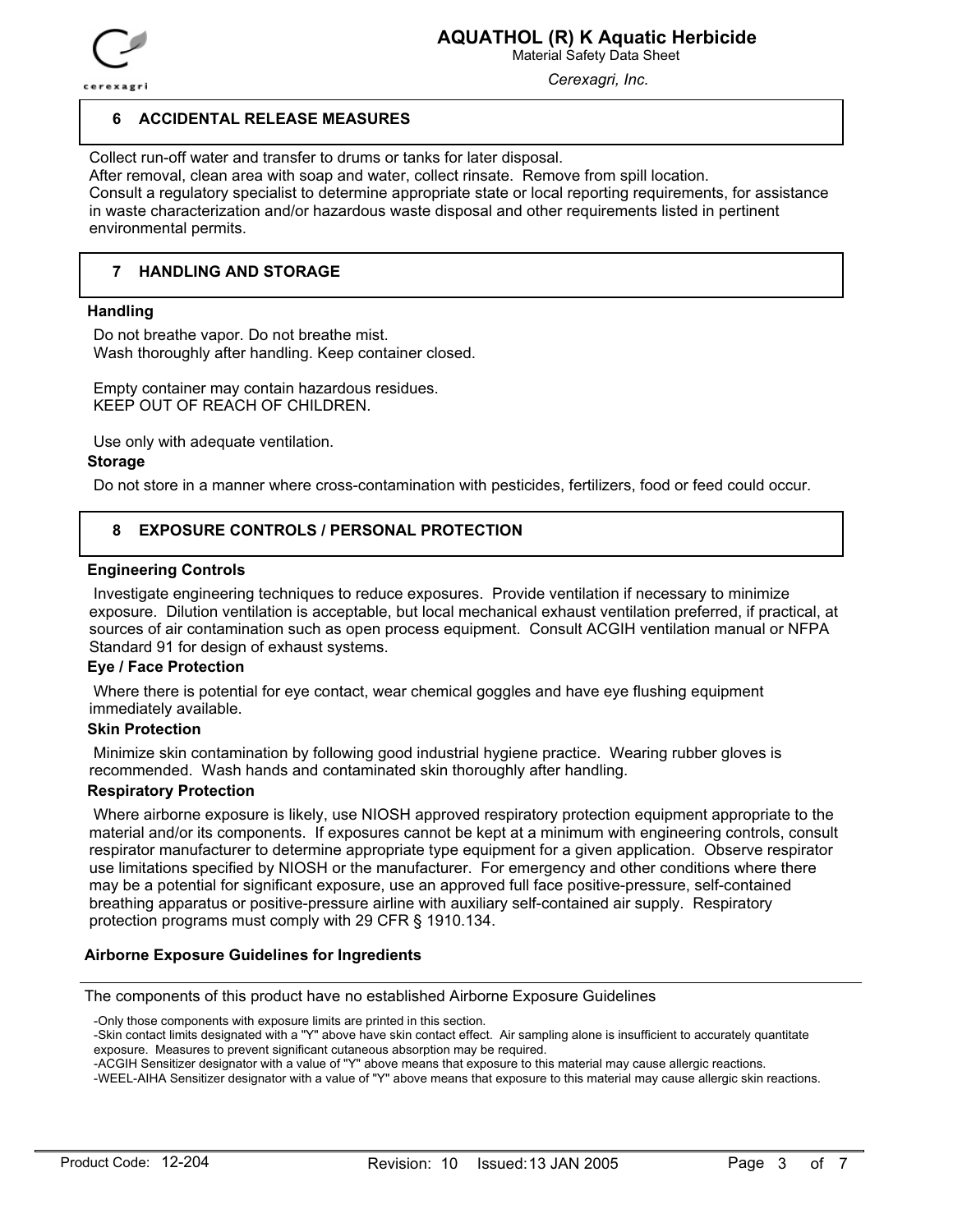

Material Safety Data Sheet

*Cerexagri, Inc.*

## **9 PHYSICAL AND CHEMICAL PROPERTIES**

Appearance/Odor pH 7.4 (nominal) Specific Gravity 1.285 (H2O=1) Vapor Pressure negligible Vapor Density NE Melting Point NA Freezing Point NA Boiling Point **Department Contract Contract Contract Contract Contract Contract Contract Contract Contract Contract Contract Contract Contract Contract Contract Contract Contract Contract Contract Contract Contract Contrac** Solubility In Water **Miscible** Miscible Percent Volatile 69.7

Yellow brown liquid, very faint chlorine odor.

# **10 STABILITY AND REACTIVITY**

## **Stability**

This material is chemically stable under normal and anticipated storage and handling conditions.

### **Hazardous Polymerization**

Does not occur.

## **Incompatibility**

Materials that react with water.

### **Hazardous Decomposition Products**

Elevated temperatures may convert endothall to anhydride, a strong vesicant, causing blistering of eyes, mucous membranes, and skin.(\*See section 16)

## **11 TOXICOLOGICAL INFORMATION**

## **Toxicological Information**

Data on this material and/or its components are summarized below.

Endothal-potassium

Although no allergic skin reactions were observed in guinea pigs following exposure to this material in water, allergic skin reactions were observed following exposure to this material in ethanol. Repeated application to the skin of rats produced severe skin irritation, liver and kidney effects considered to be secondary to irritation, and increased mortality. Long-term dietary administration produced no adverse effects in rats.

 Single exposure (acute) studies indicate: Oral - Moderately Toxic to Rats [LD50 99.5 mg/kg (Category II)] Dermal - Slightly Toxic to Rabbits [LD50 2,000 mg/kg (Category III)] Inhalation - Slightly Toxic to Rats [4-hr LC50 0.83 mg/l; aerosol (Category II)] Eye Irritation - Causes irreversible eye damage in rabbits (Category I) Skin Irritation - Non-irritating to Rabbits (Category IV)

**Endothall** 

Intentional swallowing of 40 ml led to death within 12-hours. Skin allergy was observed in guinea pigs following repeated exposure. Repeated dietary administration (via gelatin capsules) produced vomiting, diarrhea,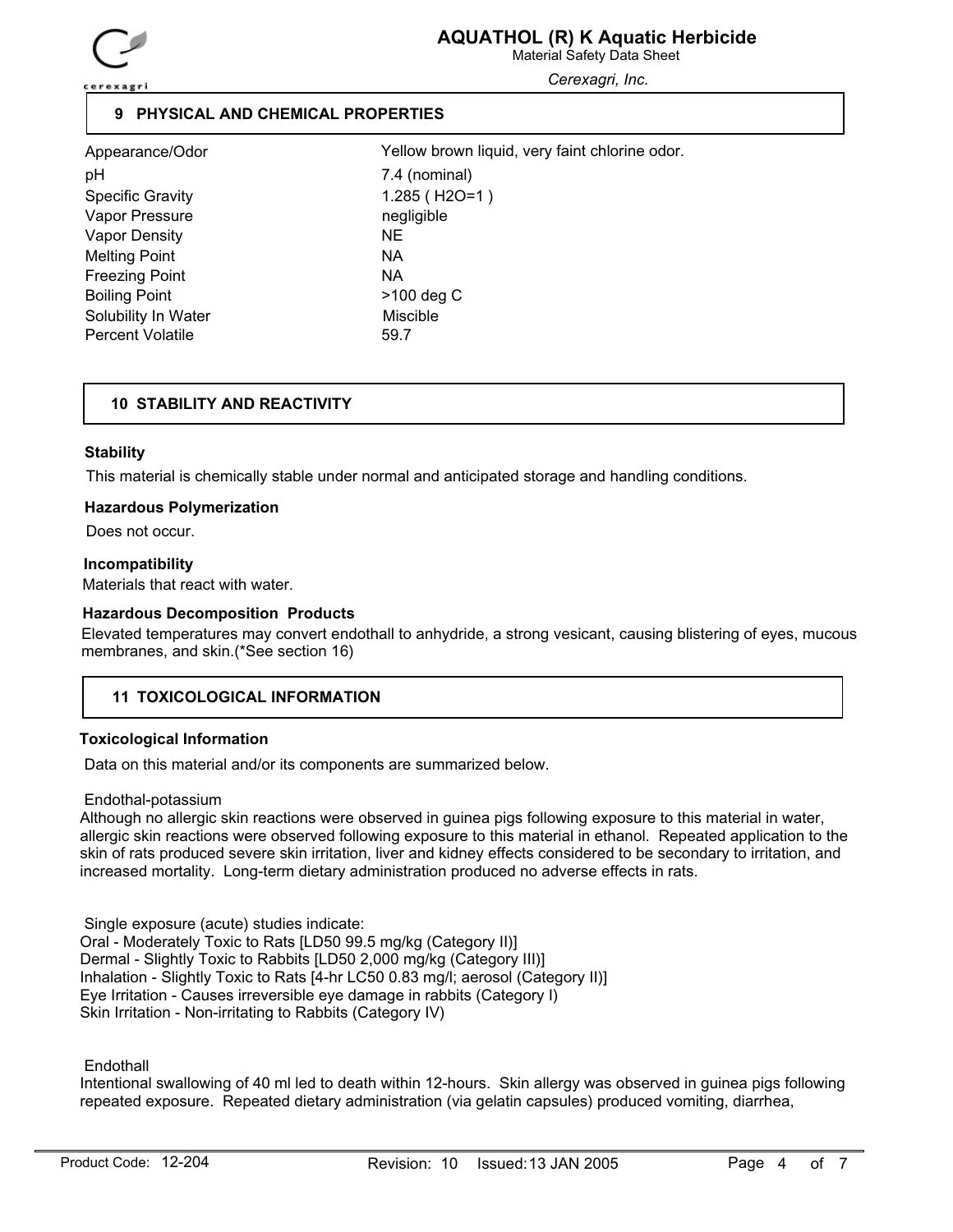

Material Safety Data Sheet

*Cerexagri, Inc.*

## **11 TOXICOLOGICAL INFORMATION**

sluggish movements, and liver, kidney and blood effects in dogs. Long-term dietary administration to rats and mice produced effects in the glandular stomach. High mortality rates and intestinal tumors considered to be secondary to the effects in the stomach were observed in mice. Long-term application to the skin of mice produced no tumors. No birth defects were observed in the offspring of rats exposed orally during pregnancy, even at dosages that produced adverse effects on the mothers. Skeletal anomalies were observed in the offspring of rabbits and mice exposed orally during pregnancy, but only at dosages that produced adverse effects in the mothers. No genetic changes were observed in tests using bacteria, animal cells or animals.

## **12 ECOLOGICAL INFORMATION**

## **Ecotoxicological Information**

Data on this material and/or its components are summarized below.

## Endothal-potassium

This material is practically non-toxic to bluegill sunfish (LC50 316-501.2 mg/l), rainbow trout (LC50 107-528.7 mg/l), eastern oysters (LC50 117 mg/l), largemouth bass (LC50 130 mg/l), fiddler crab (LC50 752.4 mg/l) and sheepshead minnow (LC50 340 mg/l), and slightly toxic to mysid shrimp (LC50 79 mg/l) and smallmouth bass (LC50 47 mg/l). It is practically non-toxic to slightly toxic to Daphnia magna (EC50 72-319.5 mg/l) and no more than moderately toxic to freshwater blue-green algae (LC50 >4.8 mg/l), freshwater diatoms (LC50 >3.6 mg/l), freshwater green algae (LC50 >4.8 mg/l) and marine diatoms (LC50 >9.0 mg/l).

The 8-day LC50 for bobwhite quail and mallard ducklings is >5,000 ppm, the 21-day LD50 for mallard ducks is 344 mg/kg, the 14-day EC50 for duckweed is 0.84 mg/l and the 14-day LC50 for juvenile chinook salmon is 62.5 ppm.

## **Chemical Fate Information**

Data on this material and/or its components are summarized below.

### Endothal-potassium

This material is rapidly degraded in aqueous systems by the indigenous microbial population to CO2 and other non-toxic natural products.

## **13 DISPOSAL CONSIDERATIONS**

## **Waste Disposal**

 Pesticide wastes are acutely hazardous. Improper disposal of excess pesticide or rinsate is a violation of Federal law. If these wastes cannot be disposed of by use according to label instructions, contact your State Pesticide or Environmental Control Agency, or the Hazardous Waste representative at the nearest EPA Regional Office for guidance.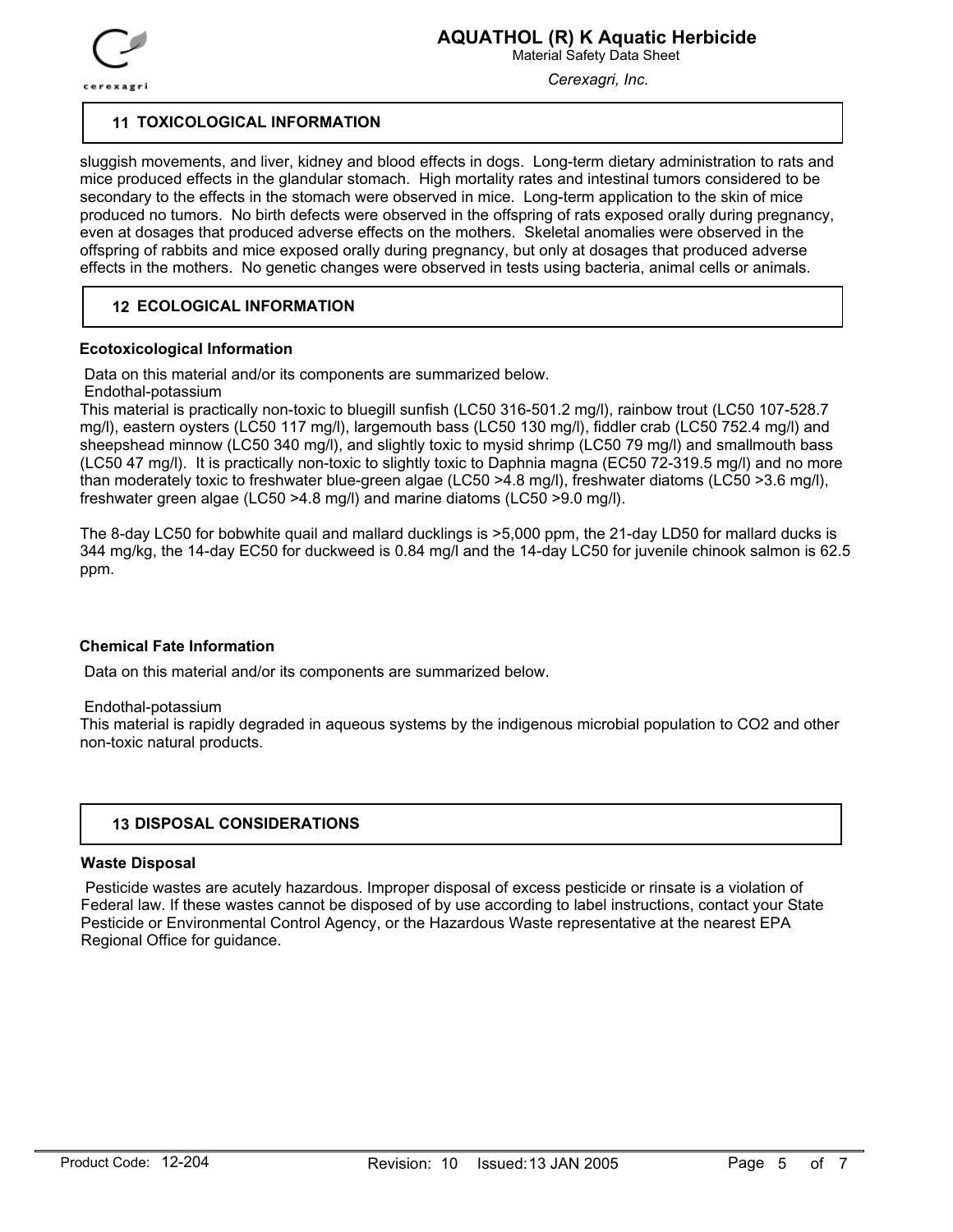

Material Safety Data Sheet

*Cerexagri, Inc.*

## **14 TRANSPORT INFORMATION**

| DOT Name                       | Pesticides, liquid, toxic, n.o.s.                                           |
|--------------------------------|-----------------------------------------------------------------------------|
| <b>DOT Technical Name</b>      | Endothall                                                                   |
| <b>DOT Hazard Class</b>        | 6.1                                                                         |
| UN Number                      | 2902                                                                        |
| <b>DOT Packing Group</b>       | PG III                                                                      |
| RQ.                            | 1000 lbs.                                                                   |
| <b>DOT Special Information</b> | DOT HM215C=                                                                 |
|                                | The Keep Away From Foodstuffs (KAFF) label is authorized until October      |
|                                | 2003. During the transition period the KAFF or the Toxic label may be used. |
|                                | After October 2003 only the Toxic label is authorized.                      |

## **15 REGULATORY INFORMATION**

## **Hazard Categories Under Criteria of SARA Title III Rules (40 CFR Part 370)**

| Immediate (Acute) Health Y |  | Fire                       |   |
|----------------------------|--|----------------------------|---|
| Delayed (Chronic) Health N |  | Reactive                   |   |
|                            |  | Sudden Release of Pressure | N |

### **Ingredient Related Regulatory Information:**

| <b>SARA Reportable Quantities</b> | CERCLA RQ | SARA TPQ |
|-----------------------------------|-----------|----------|
| Endothal-potassium                | NΕ        |          |

## **SARA Title III, Section 313**

This product does contain chemical(s) which are defined as toxic chemicals under and subject to the reporting requirements of, Section 313 of Title III of the Superfund Amendments and Reauthorization Act of 1986 and 40 CFR Part 372. See Section 2 Endothal-potassium

## **16 OTHER INFORMATION**

### **Revision Information**

| <b>Revision Date</b>             | 13 JAN 2005 |
|----------------------------------|-------------|
| <b>Supercedes Revision Dated</b> | 15-OCT-2004 |

Revision Number 10

## **Revision Summary**

Add trademark and reference to sections 1 & 16

### **Key**

NE= Not Established NA= Not Applicable (R) = Registered Trademark

## **Miscellaneous**

Proper PPE and vetnilation should be used when using high heat, such as welding or oxy-acetylene torch cutting, on machinery that may have endothal residue.

Aquathol (R) is a registered trademark of Cerexagri, Inc.